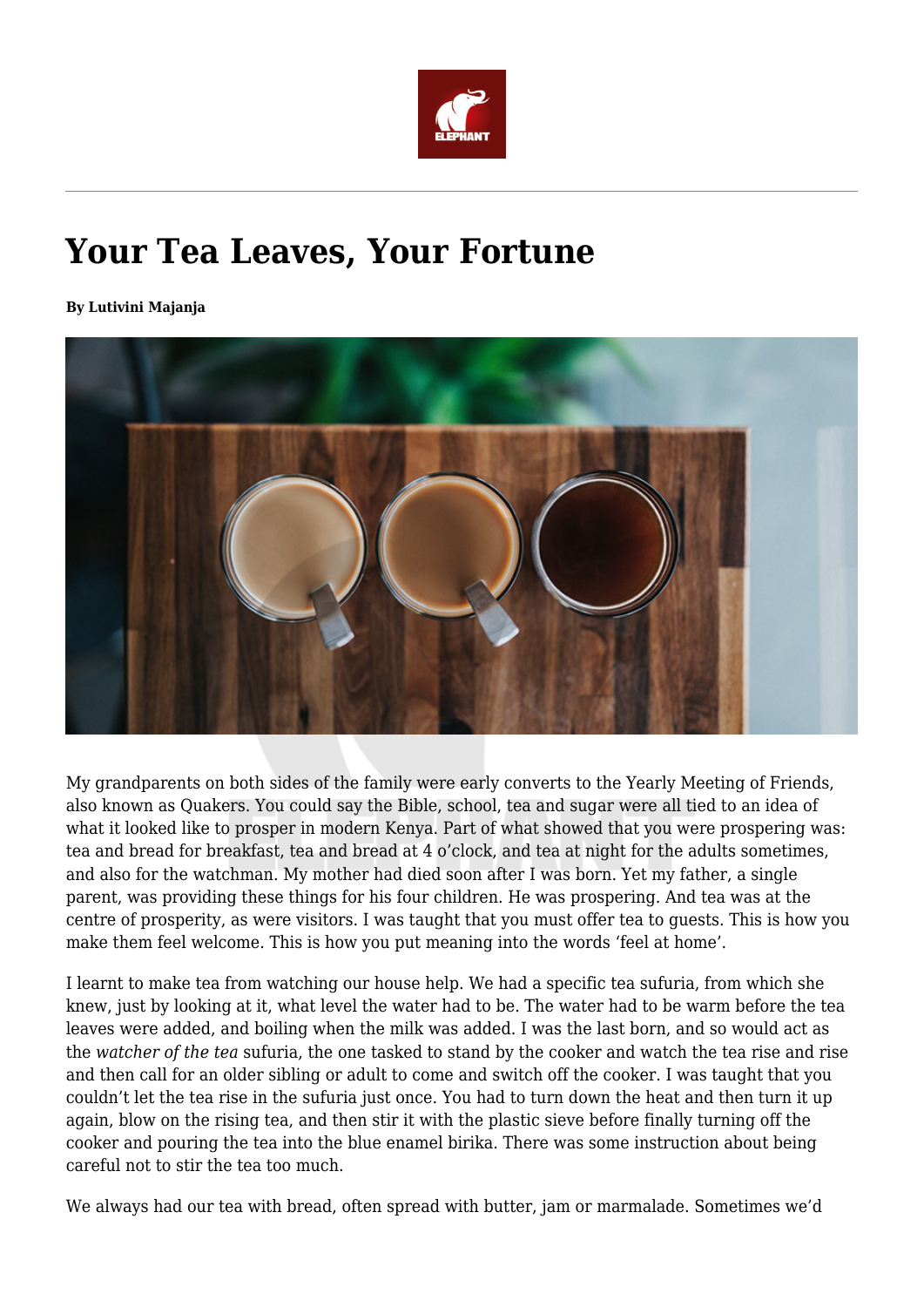have bananas instead, like the Kamau family in my English textbooks. Other times we'd have boiled maize, boiled sweet potatoes, boiled nduma or makhayo (maize and beans) instead, but this would happen when we had come from Kakamega or a visitor had brought something from Kakamega, home, as my father called it.

It was always two teaspoons of sugar per cup of tea.

My father had worked at the same organization, a subsidiary of a multinational company, since before I was born. Aside from providing a salary that allowed us to live as we did, the job ensured that we had calendars, t-shirts and even tablecloths that carried the company's brand. In this way, his working in that place was a part of my identity. However, in 1988 my father had a dispute with his employer that resulted in him being forced to resign. He had just remarried, and so losing his job made for a rocky start to a new marriage.

In 1988, the exchange rate was 17 shillings to the US dollar. This mattered because the income he lost was based on this exchange rate. More on this later.

In the wake of my father's unemployment, his new marriage quickly broke down, and then he decided to sue his former employer. The turbulence meant that we moved a lot – 1989 felt like a strange nightmare. But by 1990, things had begun to settle down. My father, single again, had secured a new job, my sister and I had moved to a private primary school while my brothers attended good high schools. It seemed to be going back to normal except for the lingering court case that my father was confident he would win. From here onwards, the 4 o'clock tea was less likely to have accompaniments but it was mostly still available.

But this was the time that the Thermos flask began to be more of an everyday-use item. When we were younger, The Thermos was an item reserved for visitors. It was carried out on a tray along with newest mugs and the visitors' sugar bowl. But gradually, we started using it everyday. The Thermos was a genius hack because it meant not having to look for fresh milk every afternoon, and not having to light the cooker, saving on gas. But it also meant that the 4 o'clock tea was the tea that had stayed in the Thermos since morning.

My father met someone else, and remarried again. We moved to a house that was much closer to my school. This came in handy on days when there was no fuel or car to take my sister and I to school. But then, the job troubles returned – it turned out that his previous employer was the client of his new employer and so this new job ended sooner than expected.

In my school diary, where it said 'Father's occupation', I wrote 'businessman'. A code.

# **10 o'clock tea break**

In my first primary school, a government school, tea had been served with bread every break time. Here, in the private school, we were required to carry our own snacks –whatever your preferred to eat and drink. It was understood that this had to be junk food – crisps, chevda, biscuits, chooze and diluted juice. You could carry bread and tea but also it was the sort of snack you didn't feel proud to remove from your bag. At some point, I could no longer keep up with these requirements. Sometimes I had juice only, other times bread only. Other times nothing. I carried boiled eggs to school but was too embarrassed to eat them so I carried them back home and ate them in my bedroom after school.

But there were always some of us who didn't carry break. The ones who spent the entire 20-minute break intently focused on play or with faces hidden behind books. I may have at times made an unnecessary announcement about not feeling like eating. I doubt anyone cared really, and if they did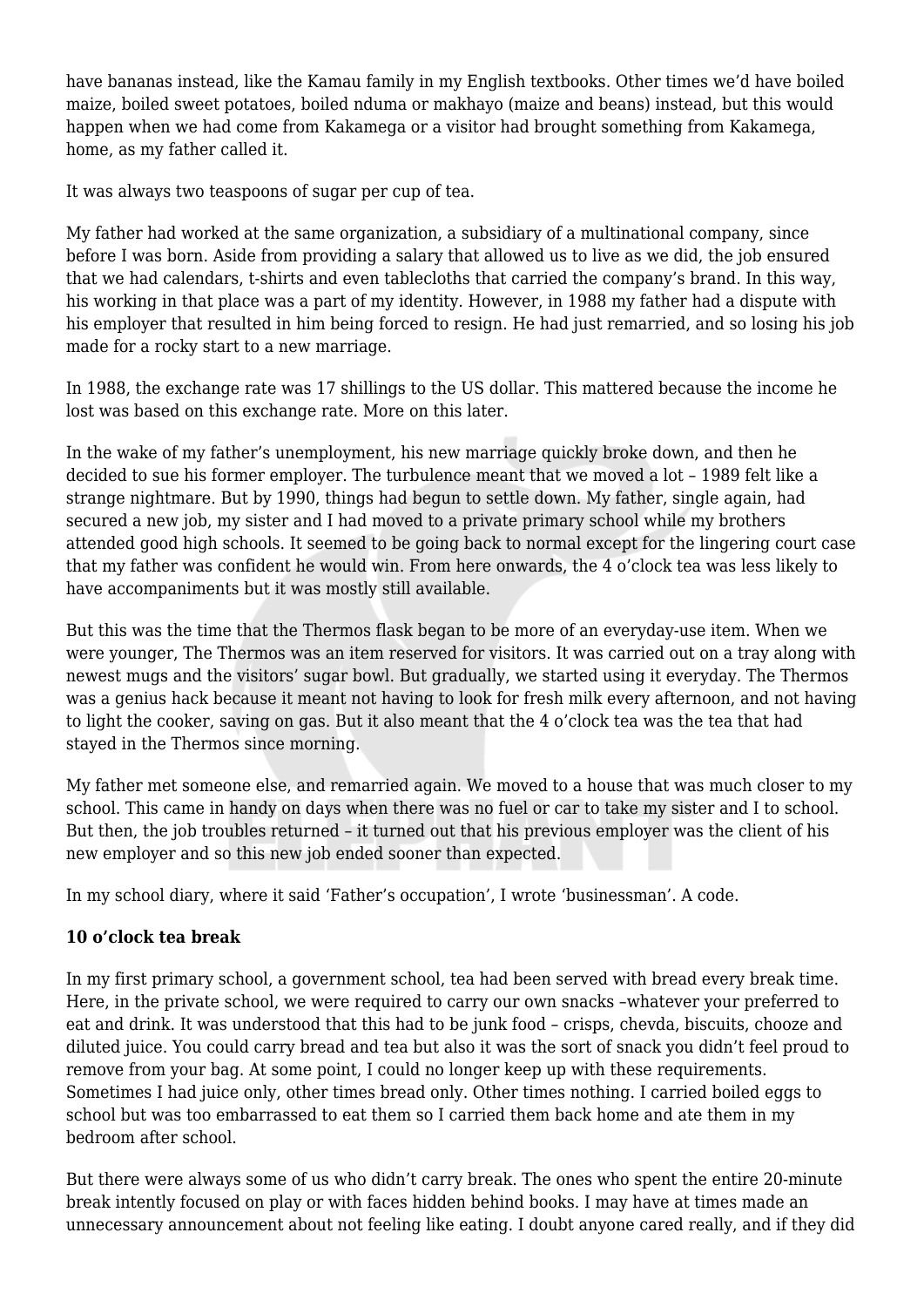they never made a big deal of it. My school fees kept rising, and my parents were the loudest ones in the PTA meetings, complaining. Eventually I moved back to a government school to complete Standard 7 and 8. Here, at least, we were more than a few people who didn't carry anything for break. At least some of the my anxieties about break-time-hunger resolved.

Around us there were sugar shortages, and the absurdity of only being able to find sugar cubes, which couldn't be rationed quite as easily. And there were times we switched to direct-from-the-farm milk suppliers because this milk was *thicker* and could *stretch* much more.

# **Recycling tea**

In 1992 all of my siblings and I were in our teens. I was the only one not yet in high school. Every beginning of term my siblings would undergo an extreme scrutinising of school shopping lists. *Do you really need 5 bars of soap? Didn't I buy you a shoe brush last term? Are you sure toothpaste costs that much?* That kind of thing.

The tea and bread were never enough when they returned home for the holidays. The price of milk had leapt from 2 shillings to 3.50 shillings and it kept increasing. The price of bread had leapt from 4.75 to 6 shillings and then the government officially reduced the loaf size from 500 grams to 400 grams. This created all kinds of tension in the house. I learned to wake up extra early so that I could get the good bread slices – the crust, or the accidentally thick slices. At times we had to manage things by working out a roster of some kind, predetermining how many slices each person got and who got the extra slice if there was any. Sturungi (black tea) days instead of milk tea days became the norm. Jam was a Sunday breakfast delicacy or a thing that was offered to guests only and then it was disappeared for good. There was always the awkward moment when we had been told that there was no more margarine, or sugar, but a visitor arrived and these things appeared out of unseen stores. These were the times I hoped that the visitors would decline the extra slice of bread, already bluebanded and jammed because later it might be mine.

The visitors who saved us are the ones who showed up with milk, tea leaves, bread and margarine. For them and for ourselves we staged a dicey performance, pretending that we already had the sugar, the tea leaves and the milk we needed for making their tea. We were meticulous in arranging the tea cups on trays and providing them water to wash their hands. We might have even faked running to the kiosk for the extra ingredients that we didn't actually have the money to purchase.

# **Deep freezer tea**

Around this time, we had switched from cooking with gas to cooking with the kerosene stove or charcoal cooker. It just made more sense. In the happy event that there was gas, then this was strictly reserved for reheating food and anything that cooks fast like tea. Especially tea for visitors.

We were growing, our appetites had increased, so it meant always having a lot of tea around. But the tea was still always prepared with that one 500 millilitre packet of milk from childhood, sometimes getting really translucent. But we always prepared a lot of it, and leftover tea was good – it was there to be sipped later to soothe our teenage hunger pangs, and could be served to unanticipated odd-hour visitors, or added to new tea for next time. At about this time that this strange innovation took hold at home. Deep freezer tea.

Until this disruption, leftover tea would sit in the kettle or the flask. If it went unconsumed until the end of the day, it was transferred into an old empty Kimbo tub or any other plastic container and stored in the fridge. In this new order, we learnt that tea in the freezer did not give off that stayedin-the-flask or recycled tea whiff. It was important, as such, that once breakfast was done, that it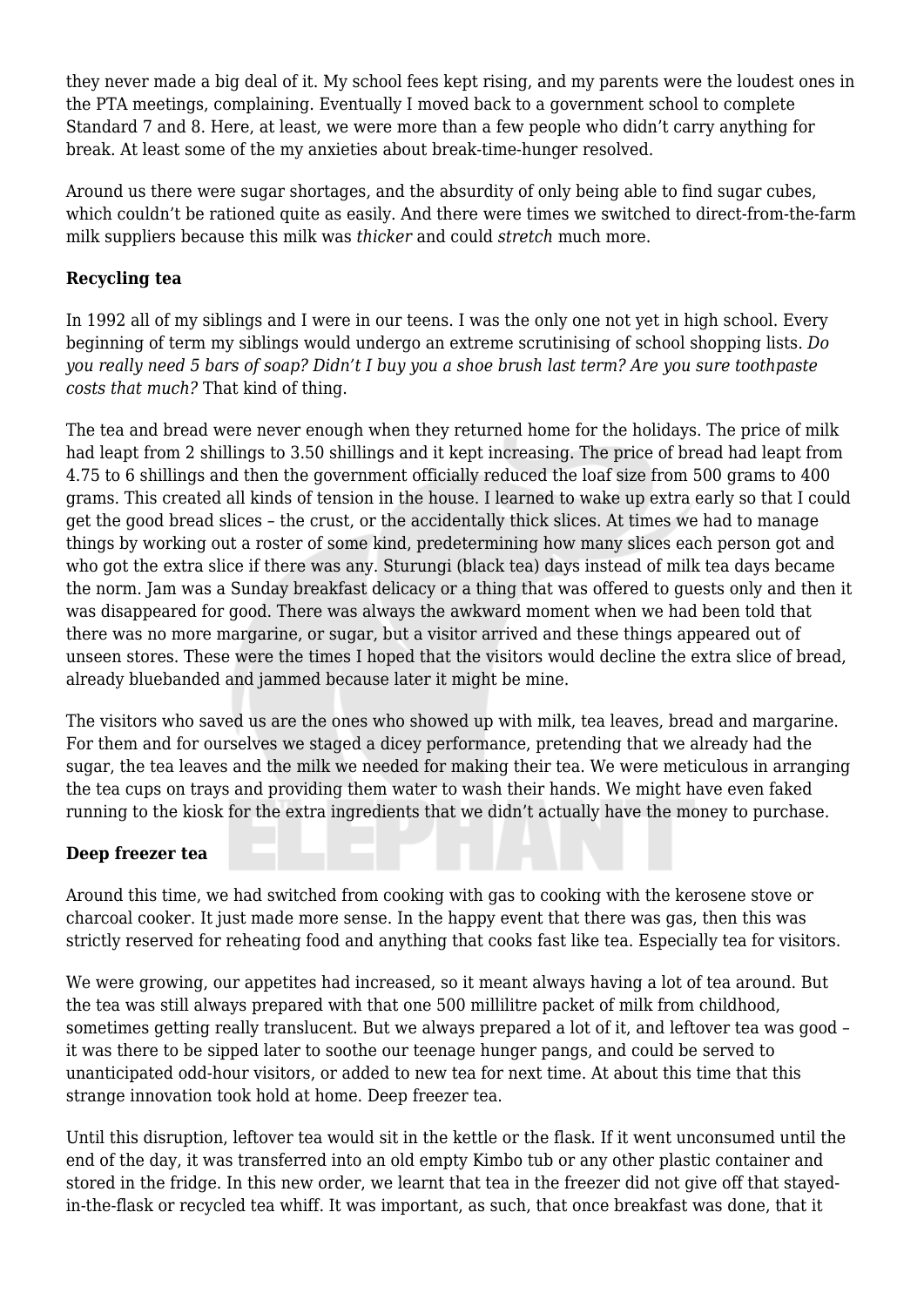was quickly removed from the flask and let to cool off before being stored in the freezer. We'd always been having the old leftover tea mixed with new tea. Now, especially in the afternoons, the kitchen counter constantly had defrosting blocks of tea. There was the regular panic of having forgotten to take the tea out of the freezer. At times it was the unappealing blandness of two separate batches of defrosted tea combined. If you mixed the not-yet-defrosted frozen tea with the fresh tea on the stove you ran the risk of burning the tea. Burnt tea is terrible. The freezer can't save it. Nothing can. Of course, our visitors always got tea made with fresh milk. Of course there were times I got reprimanded for mixing in old tea, or burning tea that was intended for visitors.

## **Rituals of visiting**

When I was about 12 years old, I accompanied the adults in my life on a visit to a friends' house. We'd travelled to this house with a girl, my age mate, and her mother. At this house, we'd sat on the sofas and waited to be served. We stared at the wall that had photos and pictures of the host family. The host brought out the jug with warm water, the basin and a hand towel. We washed our hands in turns and watched quietly as the tray of cups, sugar and the kettle was brought out. Our host then went around asking us what we would like to have. *How many teaspoons of sugar?* When it got to my age mate's turn, she said she didn't drink tea. She asked if she could have cocoa instead. The rest of us were all tea and two teaspoons of sugar takers. The host returned to the kitchen to seek out the girl's preference and then returned to report that there was no cocoa. She asked the girl if she could take soda instead. The girl's mother, somewhat angry, said that her daughter was just pretending. She insisted that cold water was all the girl needed. The host suggested that they could buy soda but the girl's mother was firm. No need to spoil her. While we sipped our teas with buttered (not margarined) bread, the girl ate her bread with water. This scene stayed with me for years. I could never understand why her mother had to be so harsh. Now I look back and think how maybe these adults knew something about what this *serving visitors' good tea* was costing our host.

### **Tea as consolation**

Throughout the 90s my father never again secured full time (permanent) employment. It helped that my stepmother had a stable job that provided housing. It made it possible to stay in Nairobi even after we had lost the house he'd once owned. My father tried all sorts of ways to stay afloat. He was a taxi driver; an air travel agent, whose office also offered photocopying, printing services and telephone services; he ventured into politics; became a management consultant; and a computer instructor. Sometimes home entertainment was a practice round for a presentation on a slide projector, or watching training videos such as The Unorganized Manager. Sometimes, I'd come home from school and find him playing his old records – Franco, Tabu Ley and taking tea. Some days he'd be excited about the political events, the rise of multiparty democracy, or about whatever was showing on our very unclear CNN broadcast on our illegal connection of KTN. The court case that we'd thought was ending soon, was still going on and some days he was in a bad mood, playing dirge-like nostalgic music as he talked about the court proceedings.

There was the first time we had sturungi and rice for supper. There were not enough money to buy cooking oil and sukuma wiki. There was only rice and ugali flour in the kitchen cupboards. Rice was the better option.

When my father eventually moved out of Nairobi, my siblings and I remained because school was in Nairobi. I was in Standard 8 when I moved in with relatives. It was a bit of a shock to notice that they didn't ration sugar as we had. At home we'd adapted to having sugar mixed in the tea while it was still in the sufuria, or going without sugar at all. At my relative's house, we had tea and bread and it felt so weird to carry break to school again. A different universe.